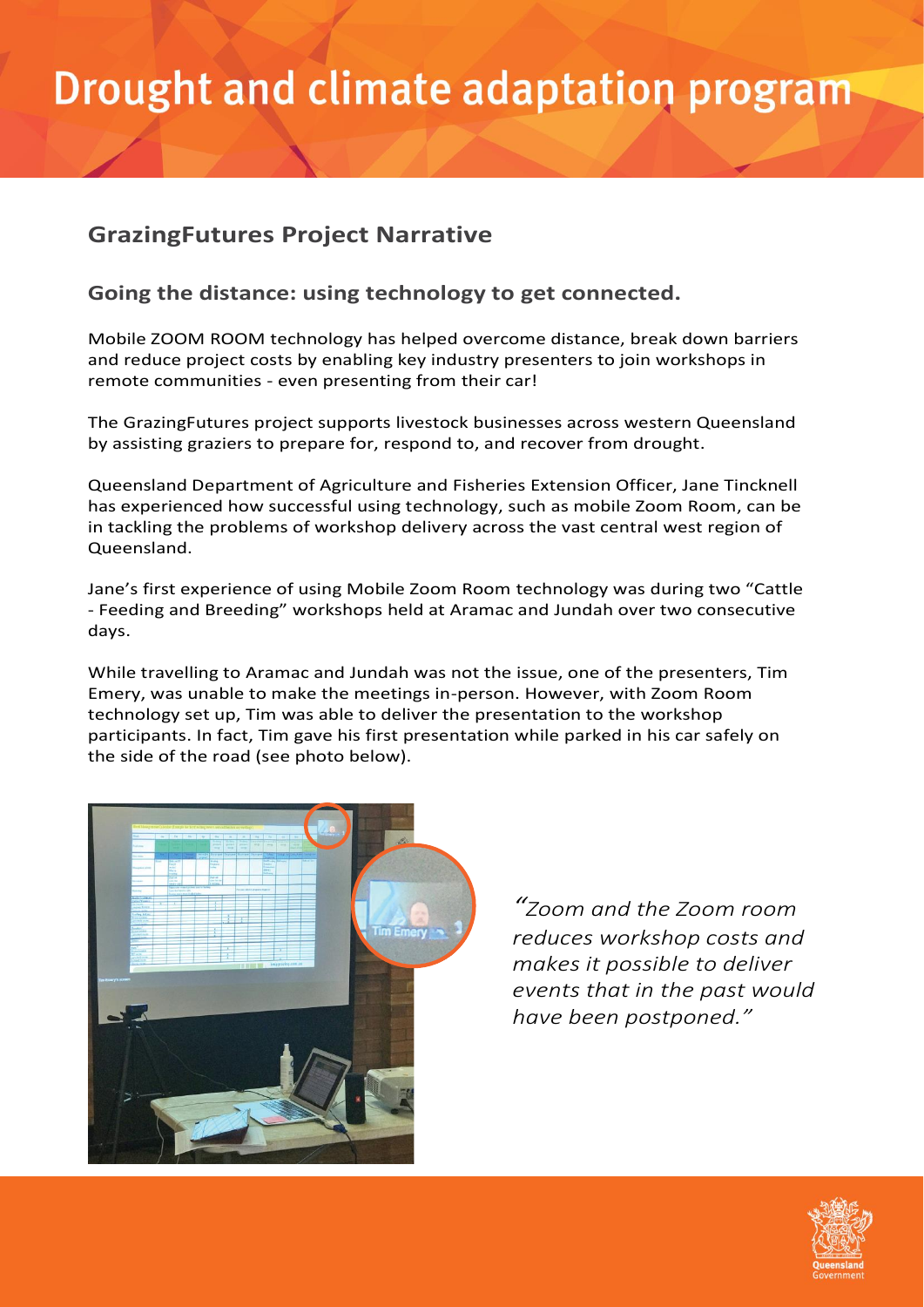### Drought and climate adaptation program

Having access to Zoom Room technology now allows presenters to share information and knowledge, regardless of where they are, to people in any location.

In addition to the time and cost-saving benefits, the technology is helping to keep people safe. In 2019, Jane engaged Amy Cosby from Central Queensland University (CQU) to present a series of workshops in Charleville, Tambo, Barcaldine and Longreach. However, Cyclone Trevor decided to take a turn and bring rain across the region. At short notice Amy rescheduled one of the workshops into a one hour zoom call so 'rained-in' producers were still able to hear part of Amy's presentation.

The new Zoom Room platform has revolutionised the delivery of workshops by the Longreach DAF team, giving attendees greater access to country-wide presenters and their knowledge.



*DAF Extension Officer, Jane Tincknell working with Harri Arnold from Outbackhubs to plan GrazingFutures workshop delivery across central west Queensland.*